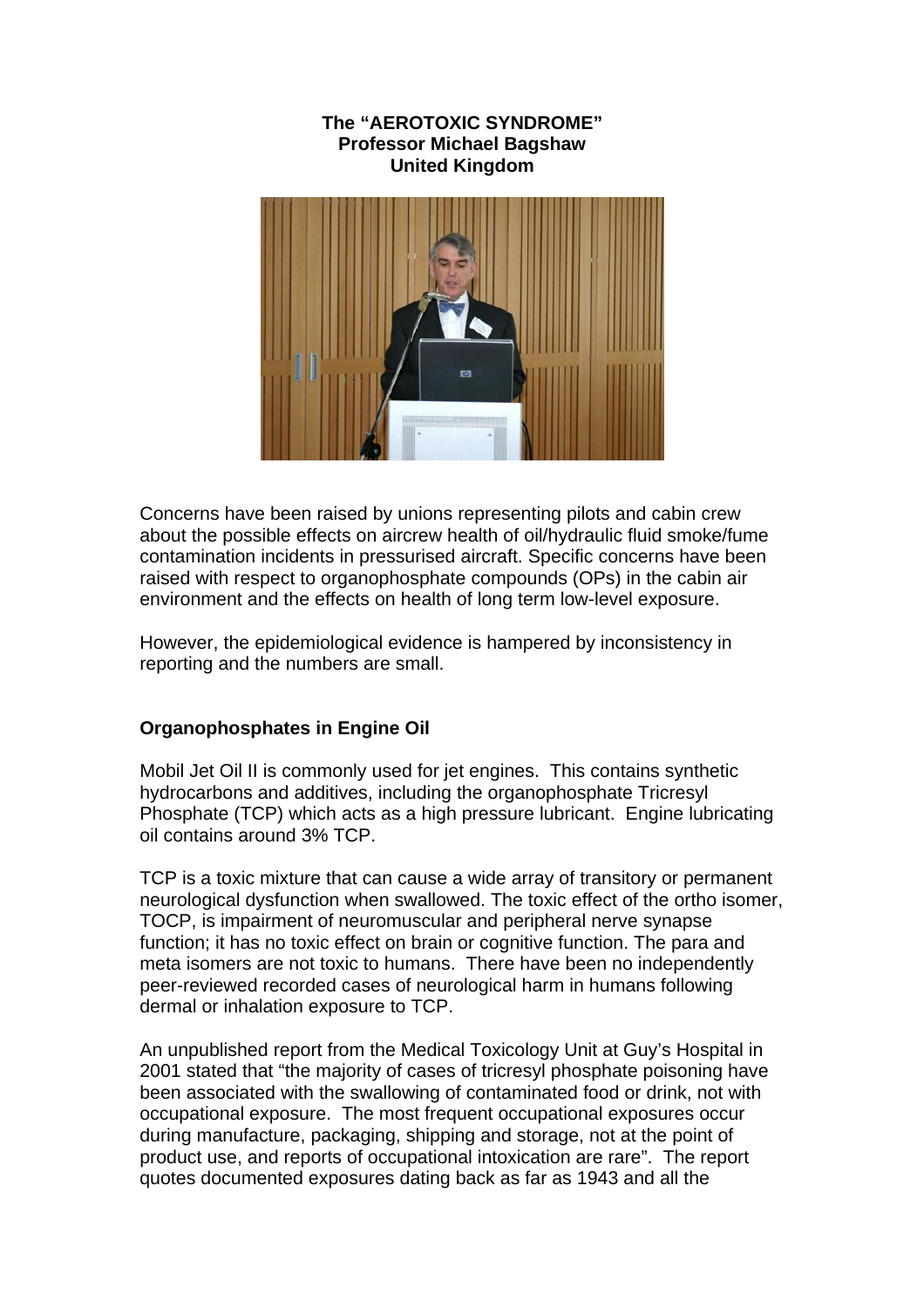exposures are to high concentrations greatly in excess of the amount present in jet oil.

A Canadian study in 1998 was unable to detect TCP in-flight and another study in the USA also failed to detect TCP during in-flight measurements.

British Airways commissioned a study by an independent specialist on indoor air quality, BRE, in 2001. BRE found that the concentrations of all oil compounds detected in cabin air were well below the human toxicological threshold.

In 2004 the UK government Aviation Health Working Group commissioned BRE to analyse a wide range air quality parameters during different phases of flight, including tests for oil vapours. This supplemented an earlier 2001-2003 EU-funded research project, CabinAir, which monitored air quality on 50 European airline flights. Both surveys concluded that no air pollutant exceeded recommended health limits; hardly any trace of oil vapour was detected. A similar finding was reached by another EU-funded project, Health Effects in Aircraft Cabin Environment (HEACE), in 2001-2005.

Because of continuing concerns the UK Department for Transport (DfT) commissioned the Committee on Toxicity of Chemicals in Food Consumer Products and the Environment (COT) to undertake an independent scientific review of available data in 2007.

### **Summary of COT review on cabin environment and aircrew health.**

- There was considerable uncertainty about the identity of volatile organic compounds (VOCs) and other pyrolysis products released into the cabin air during a smoke/fume event.
- Further specific monitoring was recommended.
- There was insufficient evidence to recommend additional epidemiological research on any acute health effects.
- The evidence available allowed no conclusion to be reached that there is a causal association between cabin air exposures and ill health in commercial aircraft crew members. However, an association remains plausible.

Following the COT review, the DfT has commissioned further in-flight studies.

### **HUMAN TOXICOLOGY**

The human body has its own defence mechanisms which protect against harm from certain levels of hazardous substances. However, if these levels are exceeded it is possible for health to be affected, either immediately (acute effects) or some time after the first exposure (chronic or delayed effects).

Individuals can vary in their response to toxic insult because of age, health status, previous exposure or genetic differences. Some individuals are more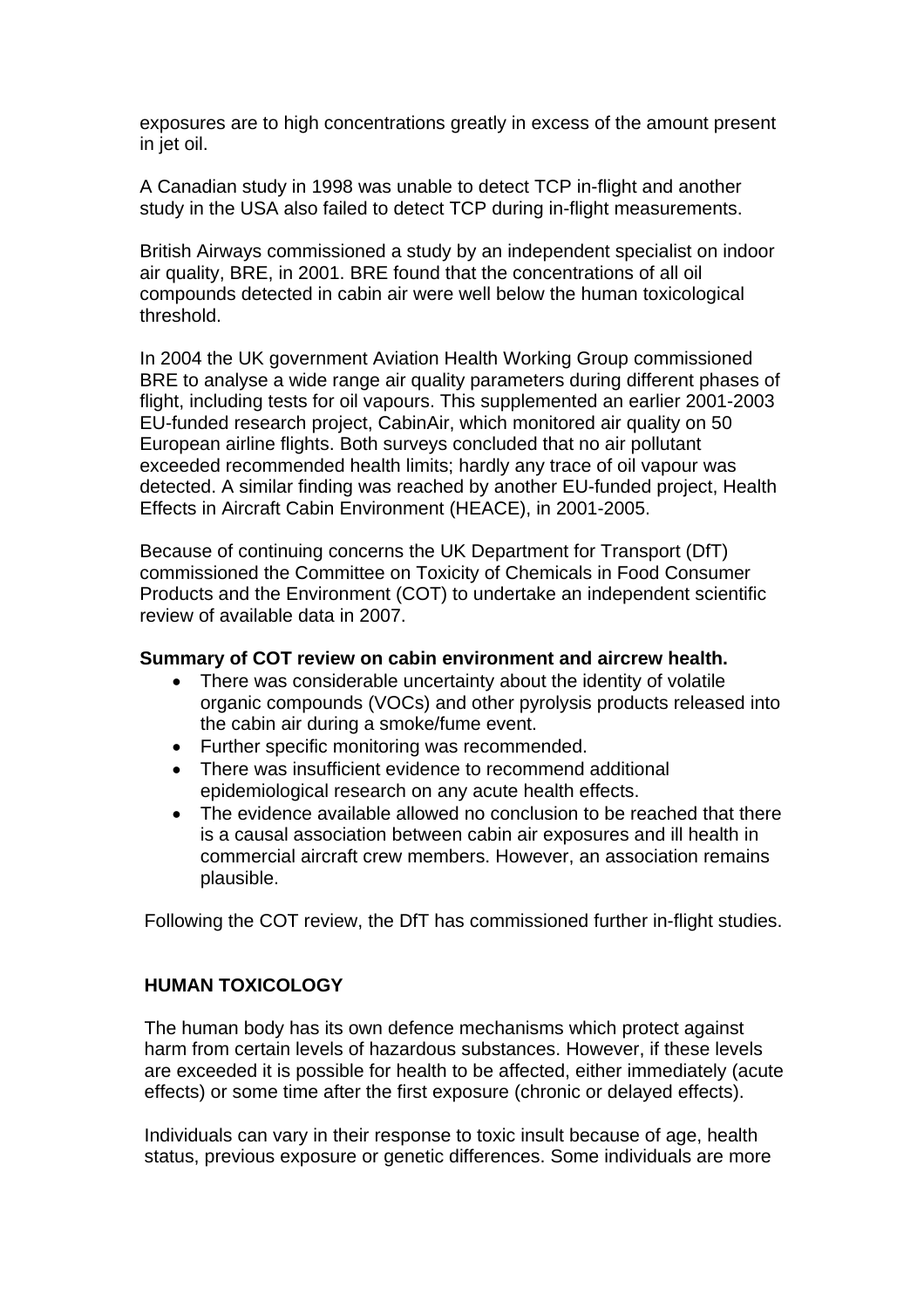susceptible to adverse effects when exposed to certain chemicals; the genetic basis for differences in susceptibility is being increasingly understood. It can also be difficult to disentangle the physical, psychological and emotional components of well-being, and there is no doubt that different people may respond in different ways on different occasions.

The human senses, particularly the sense of smell, are generally very effective in detecting hazardous substances at a level well below that which causes harm (except carbon monoxide). The fact that a potentially hazardous substance can be smelt does not imply that it is of sufficient concentration to cause harm. For most volatile organic compounds, the concentration level for detection by a normal healthy human is around 1,000 times less than the concentration level which is likely to harm health.

# **Absorption and Distribution of Chemicals**

Foreign or exogenous chemicals (xenobiotics) must be absorbed from the surrounding environment and transported to their target site in the body for a toxic effect to occur. The chemical has to cross many cell membranes which form a lipoprotein barrier to the outside as well as maintaining the integrity of the cell. Most xenobiotics are transported by simple methods and not complex carrier-associated processes.

Lipid solubility is one of the major factors determining the extent and rate of simple diffusion through a lipoprotein membrane. Lipophilic molecules diffuse more readily than those which are hydrophilic, the rate of transport being dependent on the partition coefficient (ie the ratio of solubility in octanol/water). Non-ionised molecules are often more lipophilic and ions generally more hydrophilic, so the movement of electrolytes, such as organic acids and bases, is related to the degree of ionic dissociation and the lipid solubility of the non-ionised form of the compound.

The cell membrane controls the movement of chemicals in or out of the cytoplasm.

## **Inhalation Kinetics**

The lung tissue barrier (alveolar membrane) separating air and blood is only 0.5 - 1.0 μ thick and the 300 - 400 million alveoli provide a large surface area for diffusion. In accordance with Fick's law, the transfer of gases through the alveolar membrane depends on the area and thickness of the membrane, and the partial pressures of the gases in the blood and in the alveoli.

The media on either side of the alveolar membrane are being continuously renewed; the air is changed 12 - 15 times per minute and the pulmonary blood flows at 3.5 - 5 litre per minute at rest, at sea level. This leads to efficient absorption, and elimination, of volatile chemicals.

Factors influencing the inhalation kinetics of a volatile compound include the environmental air concentration, duration of exposure, rate of alveolar ventilation, cardiac output, blood and tissue solubility and the degree of metabolism of the chemical. Volatile compounds are usually inhaled as a gas mixture with air and most are completely miscible in all proportions. The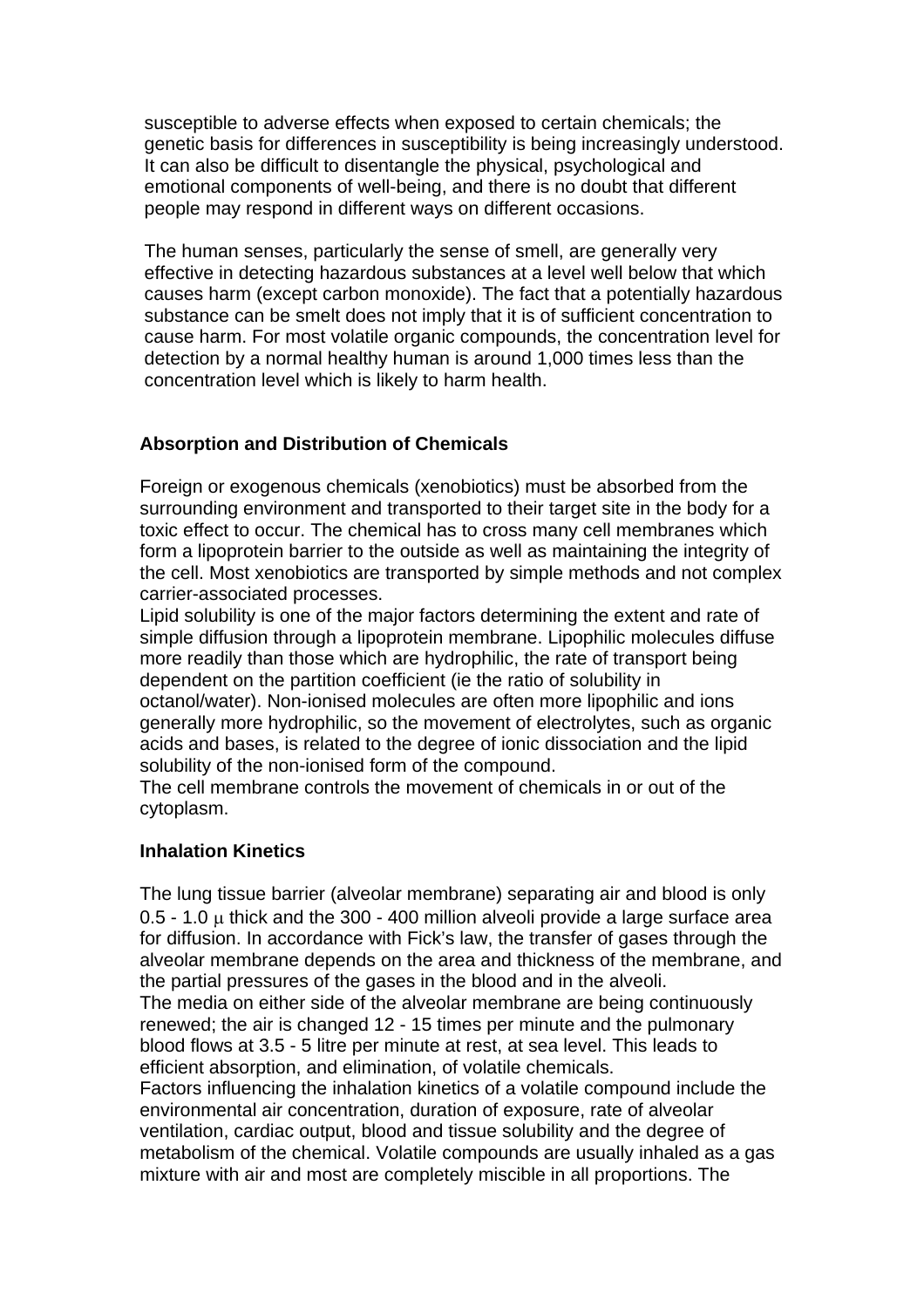concentration of gases and volatile compounds in a mixture is expressed in terms of partial pressure, which is not equivalent to concentration. However, the relative concentrations of dissolved materials can be expressed in terms of partial pressures which add up to a total pressure of 100%. Solubility is inversely related to the temperature and proportional to the pressure of the chemical in the ambient gas. The partial pressures of constituent volatile compounds vary with the absolute pressure but, at a fixed pressure, the concentration of each gas or vapour varies directly with its partial pressure and indirectly with the total pressures of the gas/vapour mixture. The rate of delivery of an inhaled mixture of air and a volatile compound depends upon alveolar ventilation. A doubling of alveolar ventilation from 4 to 8 litre/min produces a minimal increase in the blood concentration of a poorly water soluble substance but an appreciable increase for highly water soluble substances. Cardiac output has an opposing effect on alveolar concentration and this is most noticeable for highly water soluble or extensively metabolised substances rather than poorly soluble compounds. An increase in cardiac output results in a larger amount of the inhaled substance passing from the lungs to the blood. A decrease has the opposite effect and causes a rise in alveolar concentration.

### **AEROTOXIC SYNDROME**

A syndrome is defined as a set of symptoms which occur together, or the sum of signs of any morbid state, or a symptom complex. It follows that there should be a consistent set of common symptoms which together make up a given condition.

Individuals reporting that they suffer from the so-called aerotoxic syndrome describe a wide range of individual symptoms and signs, with insufficient consistency to fulfil the requirements for the definition of a medical syndrome. Many of the reported acute symptoms are largely the same as those reported by participants in all phase 1 drug trials, being normal symptoms experienced by most people on frequent occasions. It is recognised that 70% of the population experience one or more of them on any given day. Both the US National Academy of Science and the Aerospace Medical Association reviewed the scientific evidence and concluded that there was insufficient consistency and objectivity to support the establishment of a clearly defined syndrome. Thus the concept of the 'Aerotoxic Syndrome' is not recognised in the aviation medicine community.

Symptoms reported by some crew members who have been exposed to fumes in the cabin are similar to those seen in a wide range of conditions, including chronic fatigue syndrome, Gulf War syndrome, Lyme disease, chronic stress and chronic hyperventilation.

The UK has approximately 20,000 professional pilots. In 2008, the UK CAA Medical Department database has 21 pilots reporting symptoms connected with this issue. Of these, 10 are long-term unfit, 2 are temporarily unfit, 6 are fit and 3 have allowed their medical certificates to expire.